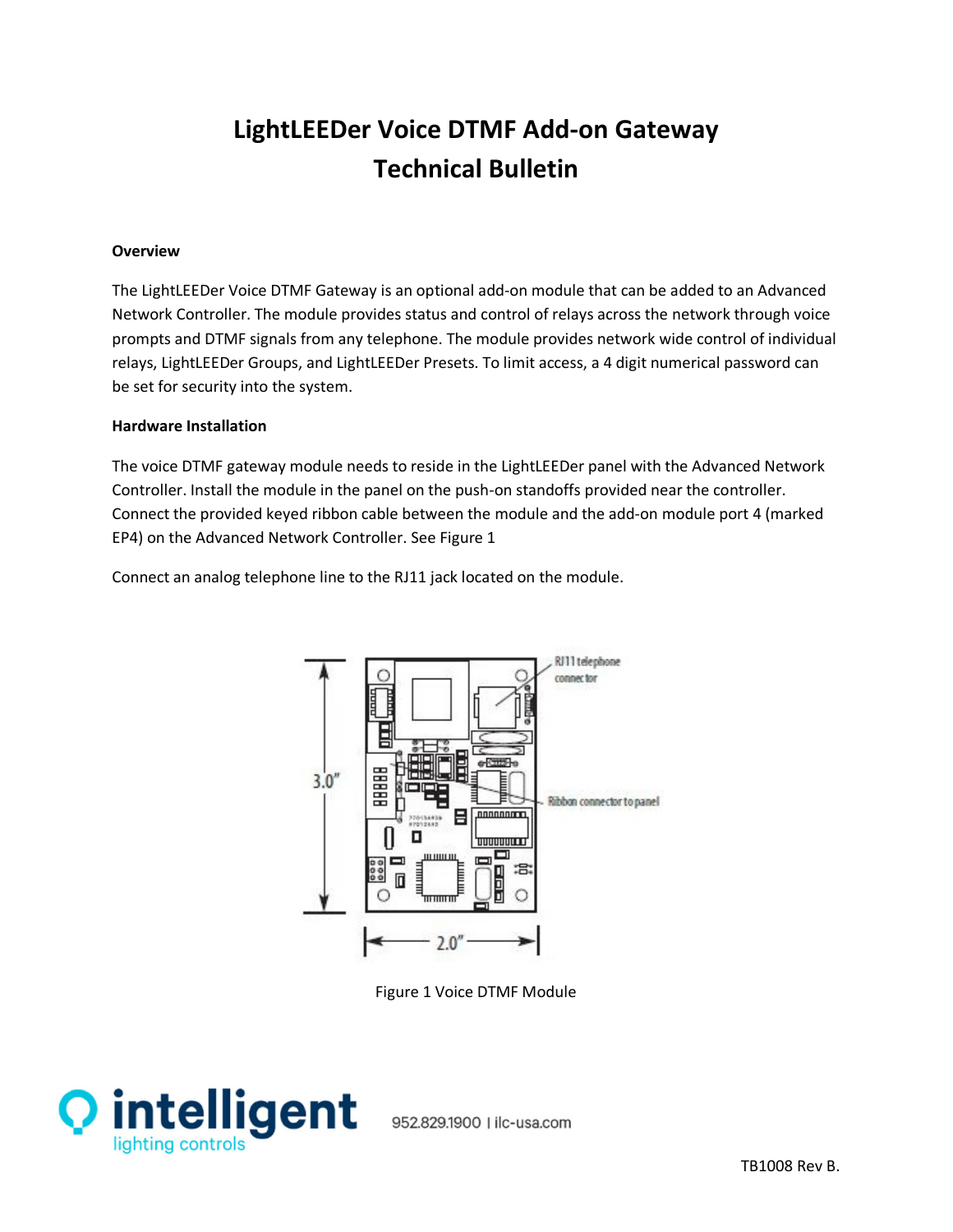# **System Configuration**

- 1. From the home screen of the Advanced Network Controller, press  $\blacktriangleright$  EDIT
- 2. Press  $\blacktriangledown$  3 times to scroll down
- 3. Press ▶ OTHER DEVICES
- 4. Press > ADD-ON MODULE 4
- 5. Press  $\triangle$  or  $\nabla$  to select the VOICE/DTMF option
- 6. Press  $\blacktriangleright$  EDIT to change the access code
- 7. Press  $\triangle$  or  $\nabla$  to select the access code number, then  $\triangleright$  to scroll. Press  $\triangleright$  CLEAR CODE to remove setting
- 8. Press HOME to exit

#### **Voice Prompts**

When you dial in to the gateway, if you have a password set, you will be prompted for the 4 digit code followed by the # key to enter. Once in, you will hear the following voice prompts:

For relay status and control press 1 For group control press 2 For presets press 3 To repeat this menu press\* To end this call press #

#### **Press 1 for Relay Status and Control**

From the main menu voice prompt press 1 Enter the relay number code followed by the # key.

Relay X is Off, press 1 to turn On Relay X is On, press 2 to turn Off

**Note:** Due to the possibility of large numbers of relays in the system, individual relays are coded as shown in the following. Node numbers must be converted from a Hex value to a decimal value, see table 1 for a partial conversion list.

(Node number x 64)+ relay number

Example: Node 1C (decimal 28), Relay 17 is code (28 x 64) + 17 = 1809